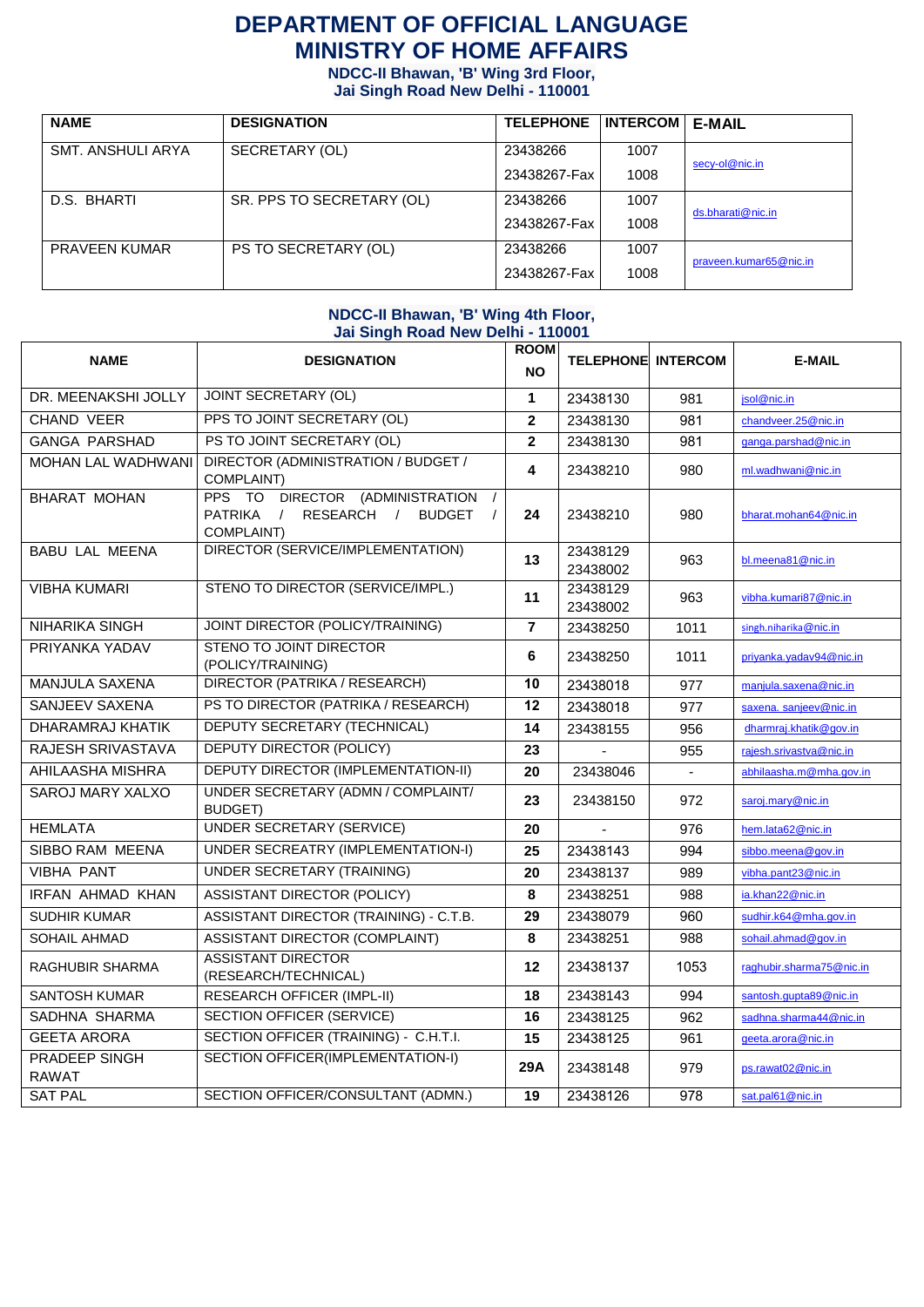# **NIC WING**

| <b>NAME</b>          | <b>DESIGNATION</b>                                 | <b>ROOM NO. TELEPHONE INTERCOM</b> |     | E-MAIL               |
|----------------------|----------------------------------------------------|------------------------------------|-----|----------------------|
| KEWAL KRISHAN        | CONSULTANAT (SENIOR<br>TECHNICAL DIRECTOR - Retd.) | 23438178                           | 903 | kewal.krishan@nic.in |
| KHAMBRA<br>SALOCHANA | <b>TECHNICAL ASSISTANT</b>                         | 23438178                           | 903 | salochana.rai@nic.in |

### **CENTRAL TRANSLATION BUREAU**

**Department of Official Language**

**Ministry of Home Affairs**

**8th Floor, Pandit Deen Dyal Antyodaya Bhawan (Paryavaran Bhawan),** 

**C.G.O. Complex, Lodhi Road, New Delhi-110003**

| <b>NAME</b>            | <b>DESIGNATION</b>   | <b>TELEPHONE</b> | <b>E-MAIL</b>     |
|------------------------|----------------------|------------------|-------------------|
| <b>SHIB DAS SARKAR</b> | DIRECTOR (IN CHARGE) | 24362025         | dirctb-dol@nic.in |

## **CENTRAL HINDI TRAINING INSTITUTE**

**Department of Official Language**

**Ministry of Home Affairs**

**7th Floor, Pandit Deen Dyal Antyodaya Bhawan (Paryavaran Bhawan), C.G.O. Complex, Lodhi Road, New Delhi-110003**

| <b>NAME</b> | <b>DESIGNATION</b>    | <b>TELEPHONE</b> | <b>E-MAIL</b>      |
|-------------|-----------------------|------------------|--------------------|
| SUMAN LAL   | <b>JOINT DIRECTOR</b> | 24361852         | dirchti-dol@nic.in |

## **COMMITTEE OF PARLIAMENT ON OFFICIAL LANGUAGE**

**Department of Official Language**

**Ministry of Home Affairs**

**11, Teen Murti Marg, New Delhi-110011**

| <b>NAME</b>     | <b>DESIGNATION</b>              | <b>TELEPHONE</b> | <b>E-MAIL</b>    |
|-----------------|---------------------------------|------------------|------------------|
| DHARMRAJ KHATIK | (COMMITTEE)<br><b>SECRETARY</b> | 23012933         | secv-cpol@nic.in |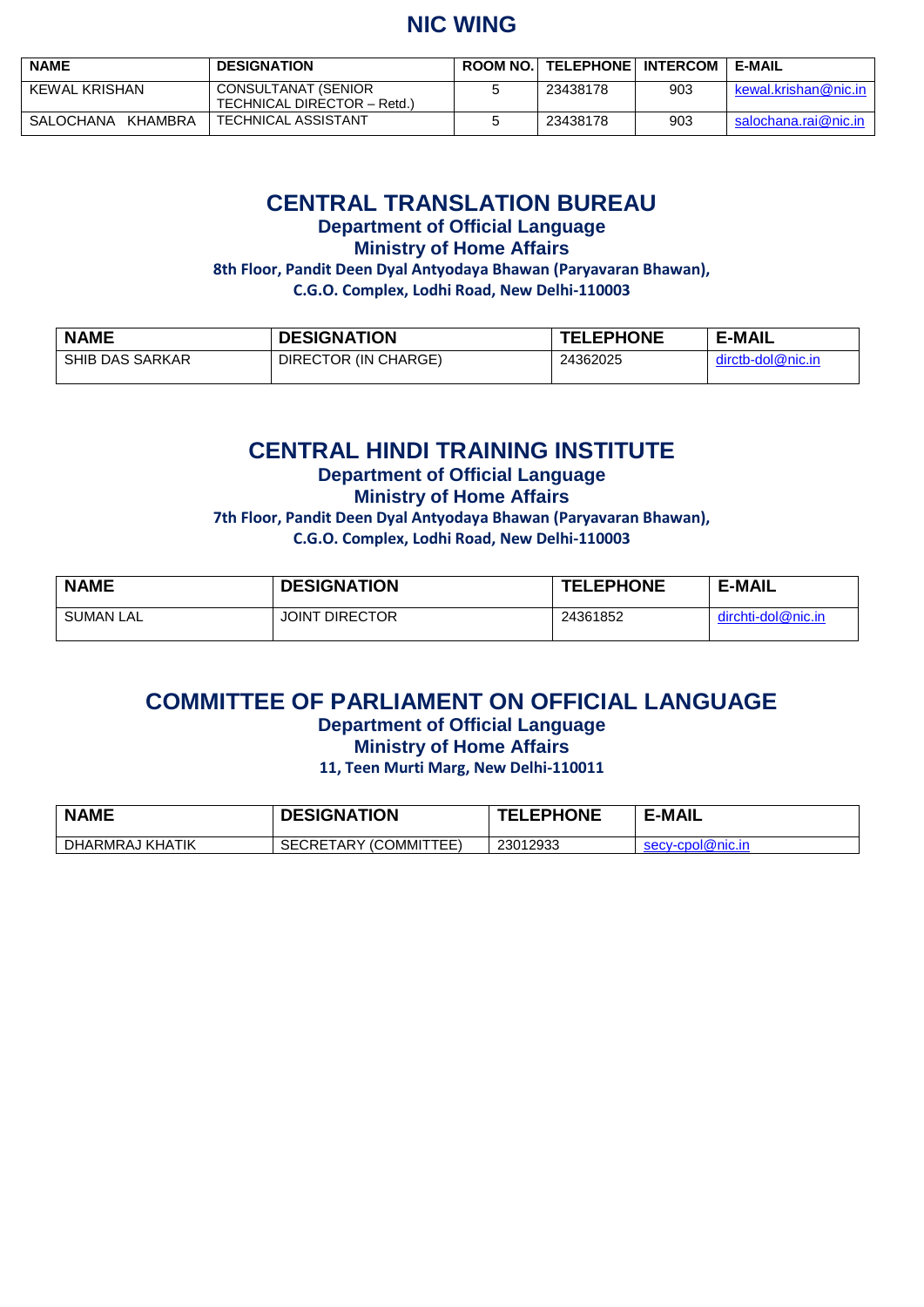### **DEPARTMENT OF OFFICIAL LANGUAGE MINISTRY OF HOME AFFAIRS REGIONAL IMPLEMENTATION OFFICE**

| S.NO. | <b>NAME, DESIGNATION &amp; CONTACT DETAILS</b>                                                                                                                                                                                                                                                                                                                                                          | <b>JURISDICTION</b>                                                                                                                                                                                                                                            |
|-------|---------------------------------------------------------------------------------------------------------------------------------------------------------------------------------------------------------------------------------------------------------------------------------------------------------------------------------------------------------------------------------------------------------|----------------------------------------------------------------------------------------------------------------------------------------------------------------------------------------------------------------------------------------------------------------|
| 1     | SUSHMITA BHATTACHARYA<br>DEPUTY DIRECTOR (IMPLEMENTATION),<br>REGIONAL IMPLEMENTATION OFFICE (WEST),<br>MINISTRY OF HOME AFFAIRS,<br>DEPARTMENT OF OFFICIAL LANGUAGE,<br>CENTRAL HOUSE, ROOM NO. 601 A, SECTOR 10,<br>6 TH FLOOR, CBD, BELAPUR,<br>NAVI MUMBAI - 400614, MAHARASHTRA<br>TEL & FAX - 022-27560225<br>e-mail: ddimpol-mum [at] nic [dot] in, ddriomum-dol [at] nic [dot] in               | <b>MAHARASHTRA</b><br><b>GUJARAT</b><br><b>GOA</b><br>DAMAN DIU, DADRA AND<br><b>NAGAR HAVELI</b>                                                                                                                                                              |
| 2     | <b>HARISH SINGH CHAUHAN</b><br>ASSISTANT DIRECTOR (IMPLEMENTATION),<br>REGIONAL IMPLEMENTATION OFFICE (CENTRAL),<br>MINISTRY OF HOME AFFAIRS,<br>DEPARTMENT OF OFFICIAL LANGUAGE,<br>ROOM NO. 206, NIRMAN SADAN,<br>52 A, ARORA HILLS,<br>BHOPAL - 462011, MADHYA PRADESH<br>TEL & FAX - 0755-25531490755-2553149<br>e-mail address - ddimplbho-mp [at] nic [dot] in,<br>ddriobho-dol [at] nic [dot] in | <b>MADHYA PRADESH</b><br><b>CHHATTISGARH</b>                                                                                                                                                                                                                   |
| 3     | K.P. SHARMA<br>DEPUTY DIRECTOR (IMPLEMENTATION)<br>NORTHERN REGIONAL IMPLEMENTATION OFFICE-(DELHI)<br>MINISTRY OF HOME AFFAIRS,<br>DEPARTMENT OF OFFICIAL LANGUAGE,<br>3RD FLOOR, TRIKUTA - 2,<br><b>BHIKAJI CAMA PLACE,</b><br>RK PURAM, NEW DELHI-110066<br>TEL / FAX- 011-26102445 / 46<br>e-mail: ddriodel-dol [at] nic [dot] in                                                                    | <b>UNION</b><br><b>TERRITORY</b><br>OF.<br><b>DELHI</b><br><b>PUNJAB</b><br><b>HARYANA</b><br><b>HIMACHAL PRADESH</b><br><b>UNION</b><br><b>TERRITORY</b><br>OF JAMMU AND KASHMIR<br>UNION TERRITORY<br>OF.<br>LADAKH<br><b>CHANDIGARH</b><br><b>RAJASTHAN</b> |
| 4     | NIRMAL KUMAR DUBEY<br>ASSISTANT DIRECTOR (IMPLEMENTATION)<br>NORTHERN REGIONAL IMPLEMENTATION OFFICE - II. (GHAZIABAD)<br>MINISTRY OF HOME AFFAIRS,<br>DEPARTMENT OF OFFICIAL LANGUAGE,<br>ROOM NO. 302, 3RD FLOOR,<br>CGO BHAWAN, KAMLA NEHRU NAGAR,<br>GHAZIABAD - 201001, UTTAR PRADESH<br>TEL / FAX - 0120-2719356<br>e-mail: ddriogzb-dol [at] nic [dot] in                                        | UTTAR PRADESH<br>UTTARAKHAND                                                                                                                                                                                                                                   |
| 5     | NIRMAL KUMAR DUBEY<br>ASSISTANT DIRECTOR (IMPLEMENTATION)<br>REGIONAL IMPLEMENTATION OFFICE (EAST)<br>MINISTRY OF HOME AFFAIRS,<br>DEPARTMENT OF OFFICIAL LANGUAGE,<br>NIZAM PALACE, 18TH FLOOR,<br>234/4, ACHARYA J. C. BOSE ROAD,<br>KOLKATA- 700030, WEST BENGAL<br>TEL / FAX - 033-22875305, FAX 033-22800356<br>e-mail: ddriokol-dol [at] nic [dot] in                                             | <b>WEST BENGAL</b><br><b>ORISSA</b><br><b>BIHAR</b><br><b>JHARKHAND</b><br>ANDAMAN AND NICOBAR                                                                                                                                                                 |